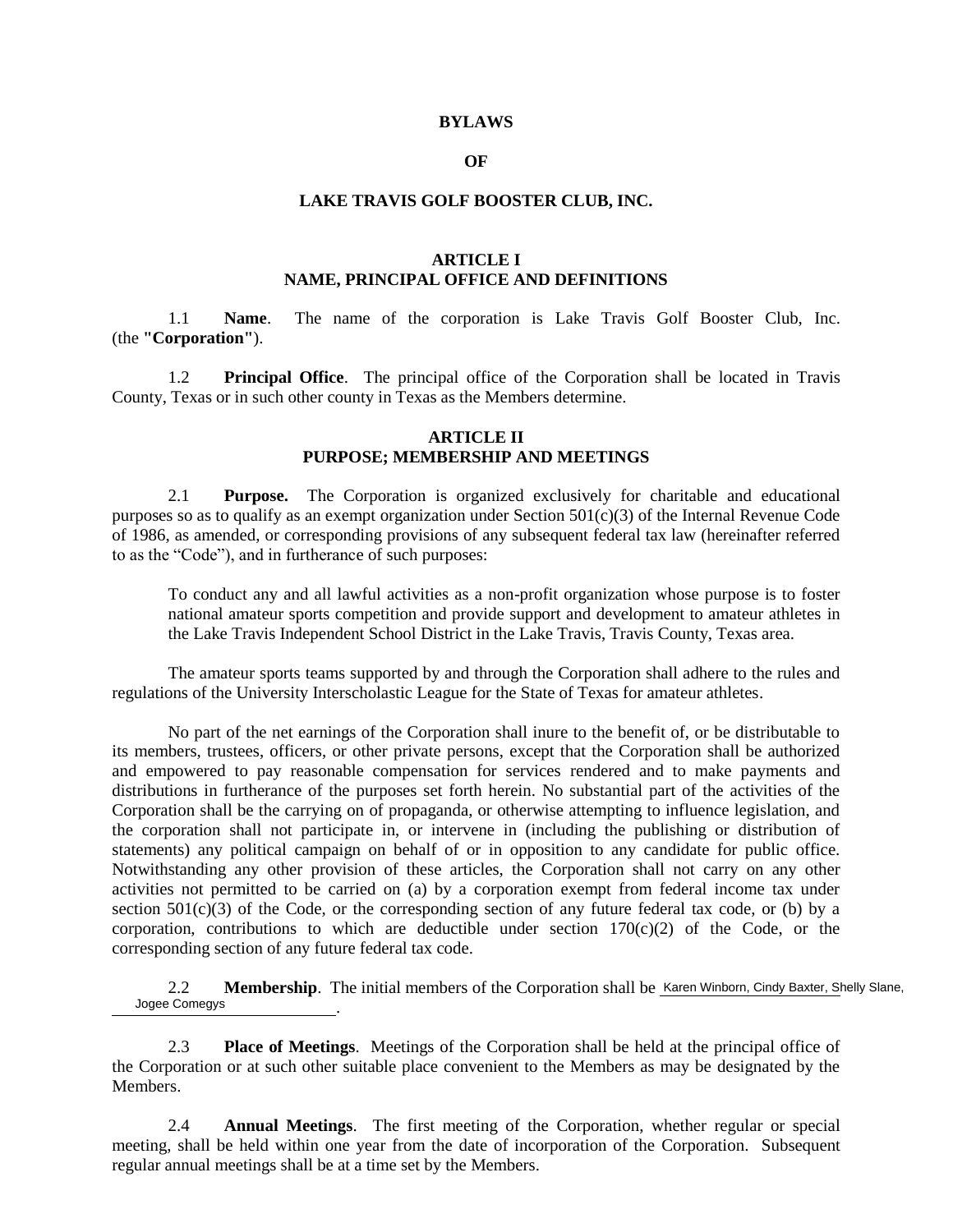2.5 **Special Meetings**. The President may call special meetings. In addition, it shall be the duty of the President to call a special meeting if so directed by resolution of the Members or upon a petition signed by Members representing at least 40% of the total votes in the Corporation.

2.6 **Notice of Meetings**. Written or printed notice stating the place, day, and hour of any meeting of the Members shall be delivered, either personally or by mail, before the date of such meeting, by or at the direction of the President or the Secretary or the officers or persons calling the meeting. In the case of a special meeting or when otherwise required by statute or these Bylaws, the purpose or purposes for which the meeting is called shall be stated in the notice. No business shall be transacted at a special meeting except as stated in the notice.

2.7 **Voting**. Each Member shall be entitled to one vote.

2.8 **Proxies**. At all meetings of Members, each Member may vote in person (or if a corporation, partnership or trust, through any officer, director, partner or trustee duly authorized to act on behalf of the Member) or by proxy, subject to the limitations of Texas law. All proxies shall be in writing specifying the Lot(s) for which it is given, signed by the Member or its duly authorized attorney-in-fact, dated and filed with the Secretary of the Corporation prior to any meeting for which it is to be effective. Unless otherwise specifically provided in the proxy, a proxy shall be presumed to cover all votes which the Member giving such proxy is entitled to cast, and in the event of any conflict between two or more proxies purporting to cover the same voting rights, the later dated proxy shall prevail, or if dated as of the same date, both shall be deemed invalid. Every proxy shall be revocable and shall automatically cease upon conveyance of any Lot for which it is given, or upon receipt of notice by the Secretary of the death or judicially declared incompetence of a Member who is a natural person, or of written revocation, or 11 months from the date of the proxy, unless a shorter or longer period is specified in the proxy.

2.9 **Quorum - Adjournment**. Except as provided in these Bylaws or in the Declaration, the presence, in person or by proxy, of Members representing 60% or greater of the total votes in the Corporation shall constitute a quorum at all meetings of the Corporation. If, however, such quorum shall not be present or represented at any meeting, the Members present at the meeting that are entitled to vote shall have the power to adjourn the meeting from time to time, without notice other than announcement at the meeting, until a quorum as stated above is present or represented.

2.10 **Action Without a Meeting**. Any action required or permitted by law to be taken at a meeting of the Members may be taken without a meeting, without notice and without a vote, if written consent specifically authorizing the proposed action is signed by Members holding at least the minimum number of votes necessary to authorize such action at a meeting if all Members entitled to vote thereon were present. Such consents shall be signed within 90 days of the earliest date that a notice regarding such consent is delivered by the Corporation, which date shall be designated in the notices. Such consents shall be filed with the minutes of the Corporation, and shall have the same force and effect as a vote of the Members at a meeting. For votes taken by written consent as provided above, the date specified in the notice as the ownership date, which date shall not be more than 20 days prior to the date the notices are sent, shall be the date used for determining the ownership of the Lot for the written consent voting purposes. Within 10 days after receiving authorization for any action by written consent, the Secretary shall give written notice to all Members entitled to vote who did not give their written consent, fairly summarizing the material features of the authorized action.

# **ARTICLE III MANAGEMENT**

3.1 **Governing Body**. The affairs of the Corporation shall be governed by the three Members, each of who shall have one equal vote.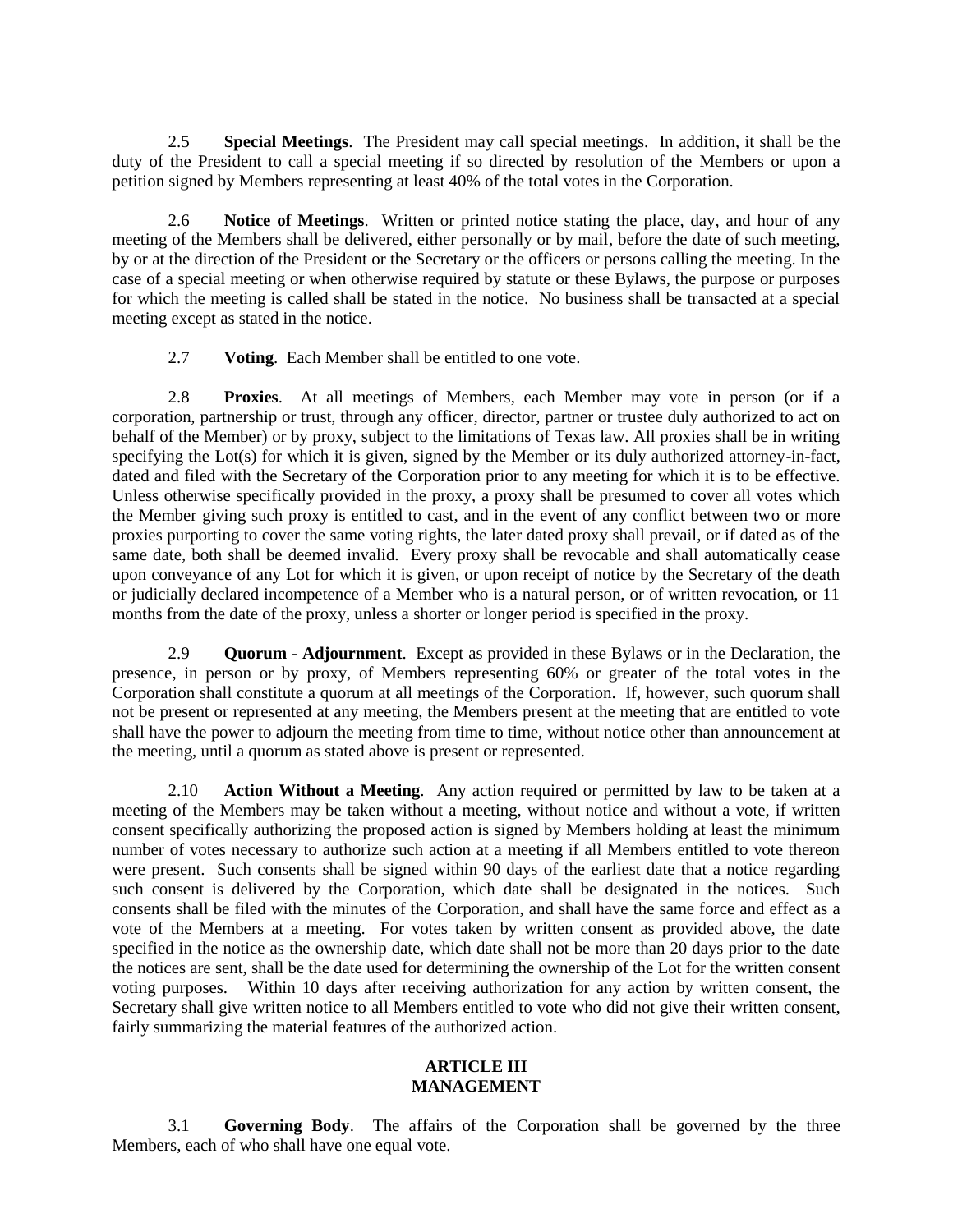3.2 **Compensation**. Members shall not receive any compensation from the Corporation for acting as such.

3.3 **Powers of Members**. The Members shall have all of the powers and duties necessary for the administration of the Corporation's affairs and for performing all responsibilities and exercising all rights of the Corporation as set forth in the Certificate of Formation, these Bylaws, and as provided by law. The Members may do or cause to be done all acts and things as are not directed by the Certificate of Formation, these Bylaws, or Texas law to be done and exercised exclusively by the membership generally.

3.4 **Duties of Members**. The duties of the Members shall include, without limitation:

- a. preparing and adopting an annual budget for the Corporation;
- b. levying and collecting donations for the Corporation to achieve its purposes;
- c. providing for the operation of the Corporation;

d. depositing all funds received on behalf of the Corporation in appropriate bank accounts or in other accounts approved by the Members, and using such funds to operate the Corporation;

e. opening the bank accounts on behalf of the Corporation and designating the signatories required;

f. paying for uniforms, equipment, events, travel expenses, and all other expenses of the Corporation to accomplish its purpose;

g. enforcing the provisions of the Certificate of Formation, these Bylaws and any rules or standards developed by the Members to accomplish the purpose of the Corporation;

h. obtaining and carrying insurance for the Corporation and the participants, paying the cost thereof, and filing and adjusting claims, as appropriate;

i. keeping books with detailed accounts of the receipts and expenditures of the Corporation;

j. taking such actions as contemplated by the Members in these Bylaws and/or the Certificate of Formation;

k. indemnifying a Member or Officer of the Corporation or any coach, agent, or contractor of the Corporation to the extent such indemnity is required or permitted under Texas law.

3.5 **Borrowing**. The Corporation shall have no power to borrow money unless otherwise approved by all of the Members.

### **ARTICLE IV OFFICERS**

4.1 **Officers**. The officers of the Corporation shall be a President, Vice President, Secretary and Treasurer. The Officers shall be elected by the Members. Any two or more offices may be held by the same person, except for the offices of President and Secretary.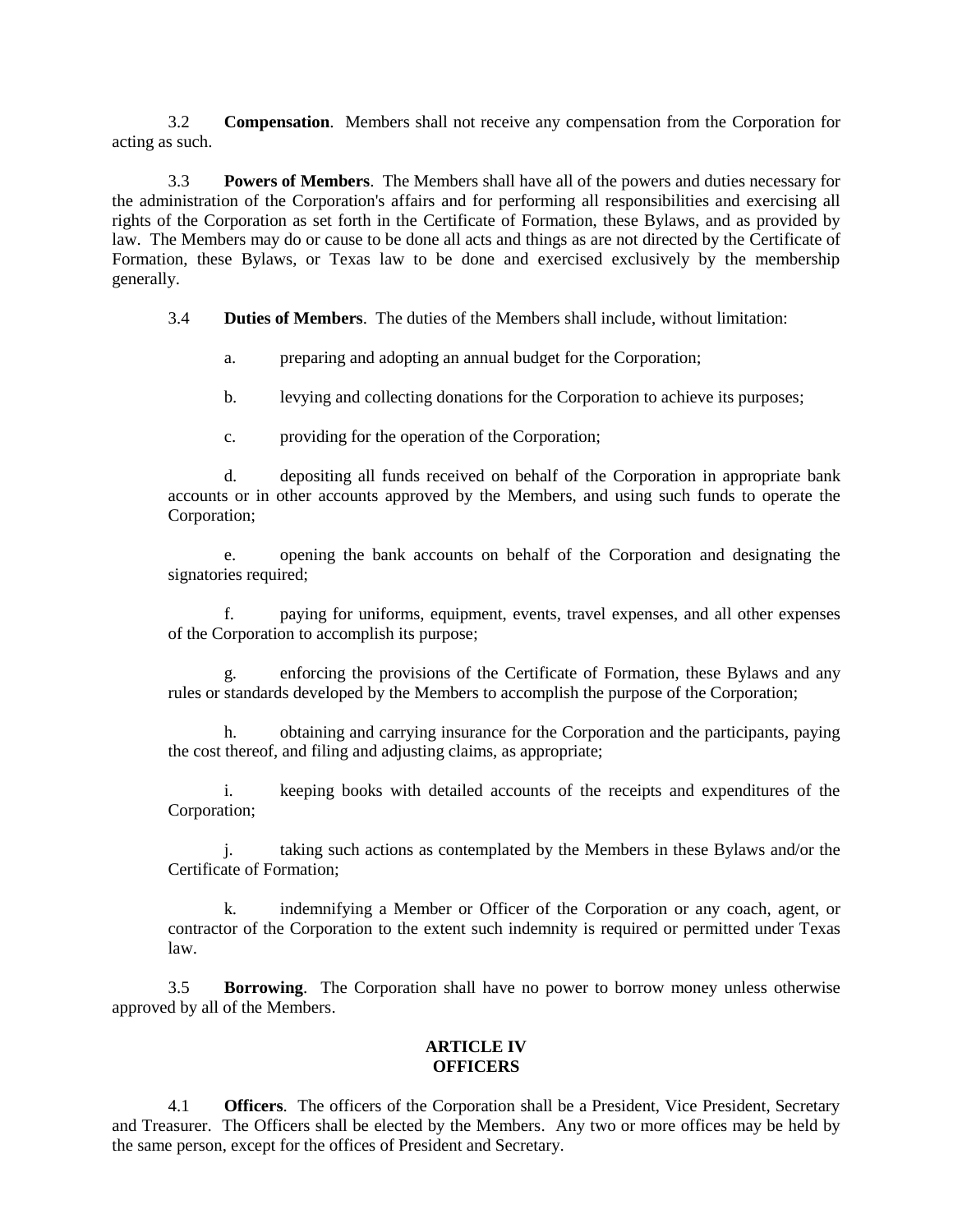4.2 **Election of Officers**. The election of officers shall take place at the first meeting of the Members and at each annual meeting thereafter.

4.3 **Term**. The officers of the Corporation shall be elected annually by the Members and each shall hold office for 1 year, unless he or she shall sooner resign, or shall be removed, or otherwise be disqualified to serve.

4.4 **Special Appointments**. The Members may elect such other officers as the affairs of the Corporation may require, each of whom shall hold office for such period, have such authority, and perform such duties as the Members may, from time to time, determine.

4.5 **Resignation and Removal**. Any officer may be removed from office, with or without cause, by the Members. Any officer may resign at any time by giving written notice to the Members, the President or the Secretary. Such resignation shall take effect on the date of receipt of such notice or at any later time specified therein, and unless otherwise specified therein, the acceptance of such resignation shall not be necessary to make it effective.

4.6 **Vacancies**. A vacancy in any office may be filled by appointment by the Members. The officer appointed to such vacancy shall serve for the remainder of the term of the officer he or she replaces.

4.7 **Powers and Duties**. The officers of the Corporation shall each have such powers and duties as generally pertain to their respective offices, as well as such powers and duties as may specifically be conferred or imposed by the Members, including, without limitation, the following:

a. **President**. The President shall be the chief executive officer of the Corporation. The President shall preside at all meetings of the Members and the Members and shall see that orders and resolutions of the Members are carried out.

b. **Vice President**. The Vice President shall act in place and stead of the President in the event of his or her absence, inability or refusal to act, and shall exercise and discharge such other duties as may be required of him or her by the Members.

c. **Secretary**. The Secretary shall record the votes and keep the minutes of all meetings and proceedings of the Members; serve notice of meetings of the Members; keep appropriate current records showing the Members of the Corporation together with their addresses; and shall perform such other duties as required by the Members.

d. **Treasurer**. The Treasurer shall receive and deposit, in appropriate bank accounts or in other accounts approved by the Members, all monies of the Corporation and shall disburse such funds as directed by resolution of the Members; sign all checks of the Corporation; keep proper books of account; cause an annual audit of the Corporation books to be made by a public accountant at the completion of each fiscal year; and shall prepare an annual budget and a statement of income and expenditures to be presented to the membership at its regular annual meeting and deliver a copy of each to the Members.

4.8 **Authorized Agents**. Except when these Bylaws or the Certificate of Formation require execution of certain instruments by certain individuals, the Members may authorize any person to execute instruments on behalf of the Corporation. In the absence of such Members' resolution, the President and the Secretary are the only persons authorized to execute instruments on behalf of the Corporation.

# **ARTICLE V CORPORATION MATTERS**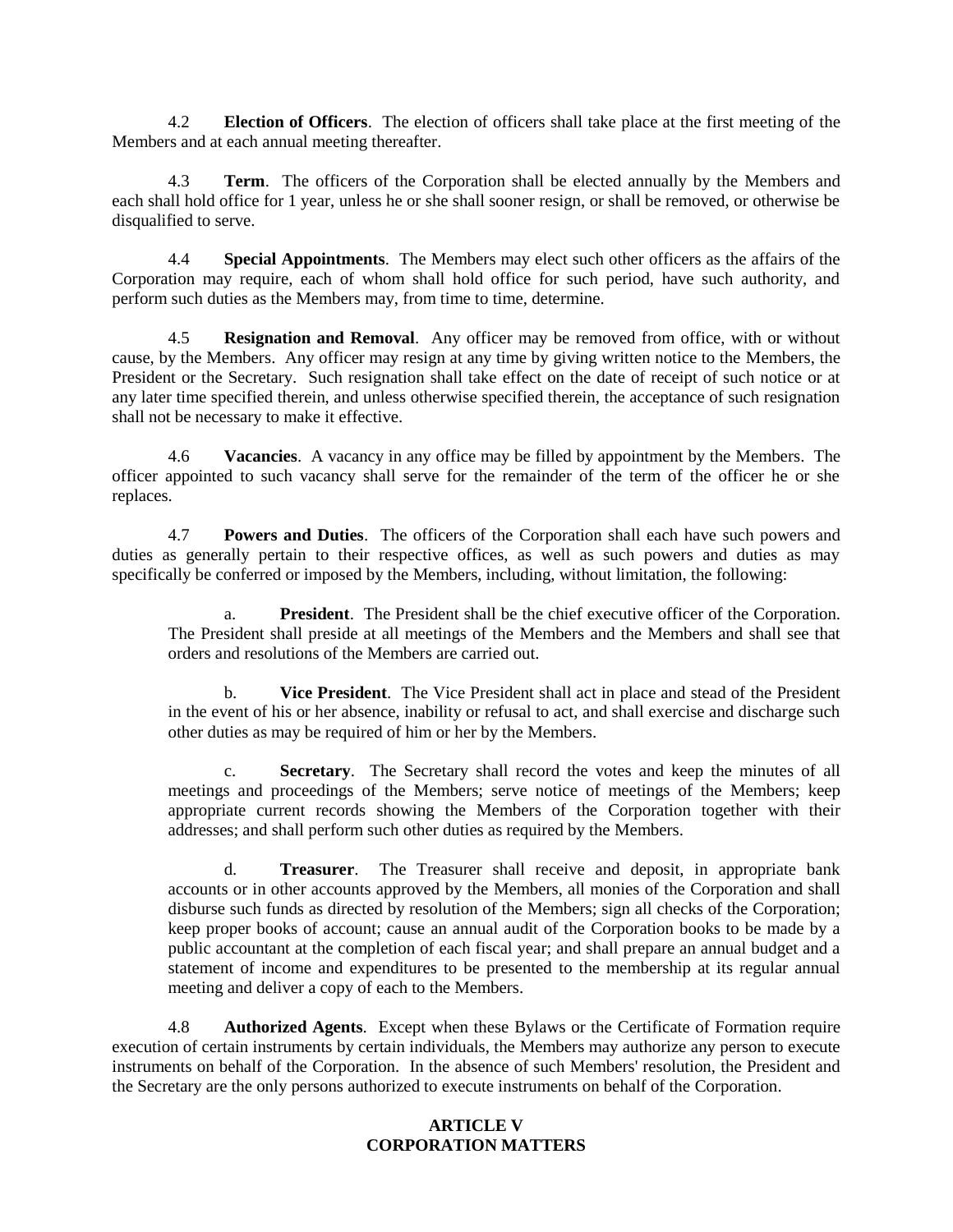5.1 **Committees**. The Members may appoint such committees as it deems appropriate to perform such tasks and to serve for such periods as the Members may designate by resolution. Each committee shall operate in accordance with the terms of such resolution.

5.2 **Right to Contract**. The Corporation shall have the right to contract with any person or entity for the performance of various duties and functions. This right shall include, without limitation, the right to enter into management, operational, or other agreements with other persons or entities; provided, any such agreement shall require approval of the Members.

### **ARTICLE VI AMENDMENTS**

6.1 **Amendment by Members**. The Members by a majority vote may amend these Bylaws if such amendment (i) is necessary to bring any provision into compliance with any applicable governmental statutes, rule, regulation, or judicial determination; (ii) is necessary to clarify or to correct technical, typographical or scrivener's errors; or (iii) or any other purpose; provided, however, any such amendment must not result in a change in the purpose for which the Corporation was formed.

6.2 **Validity and Effective Date of Amendments**. Amendments to these Bylaws shall become effective upon the date of the amendment, unless a different date is specified in the amendment.

# **ARTICLE VII MISCELLANEOUS**

7.1 **Fiscal Year**. The fiscal year of the Corporation shall be determined by the Members. If the Members fails to adopt a certain fiscal year, then until the Members adopts a specific fiscal year the fiscal year shall be June 1st to May 31st of every year, except that the first fiscal of every year, except that the first fiscal year shall begin on the date of incorporation. fiscal year shall be  $\lambda$  June 1st

7.2 **Conflicts**. In the event of any conflict between the Certificate of Formation and these Bylaws, the Certificate of Formation shall control.

# 7.3 **Books and Records**.

a. **Inspection by Members.** The Members shall make the books and records of the Corporation available for inspection and copying by any Member, or the duly appointed representative of any Member. The files and records of an attorney or accountant who performs services for the Corporation are not records of the Corporation and are not subject to inspection by Members. The Members may deny the request to review particular records to the extent the Members determines that the Member is not entitled to such documents as a matter of law.

b. **Rules of Inspection**. The Members may establish reasonable rules with respect to: (i) notice to be given to the custodian of the records; (ii) hours and days of the week when such an inspection may be made; and (iii) payment of the cost of reproducing copies of documents requested.

7.4 **Notices**. Except as otherwise provided in these Bylaws, all notices, demands, bills, statements and other communications under these Bylaws shall be in writing and shall be given personally or by mail. Notices that are mailed shall be deemed to have been duly given 3 days after deposit, unless such mail service can prove receipt at an earlier date. Attendance by a Member at any meeting shall constitute waiver of notice by the Member of the time, place and purpose of the meeting. Written waiver of notice of a meeting, either before or after a meeting, of the Members shall be deemed the equivalent of proper notice.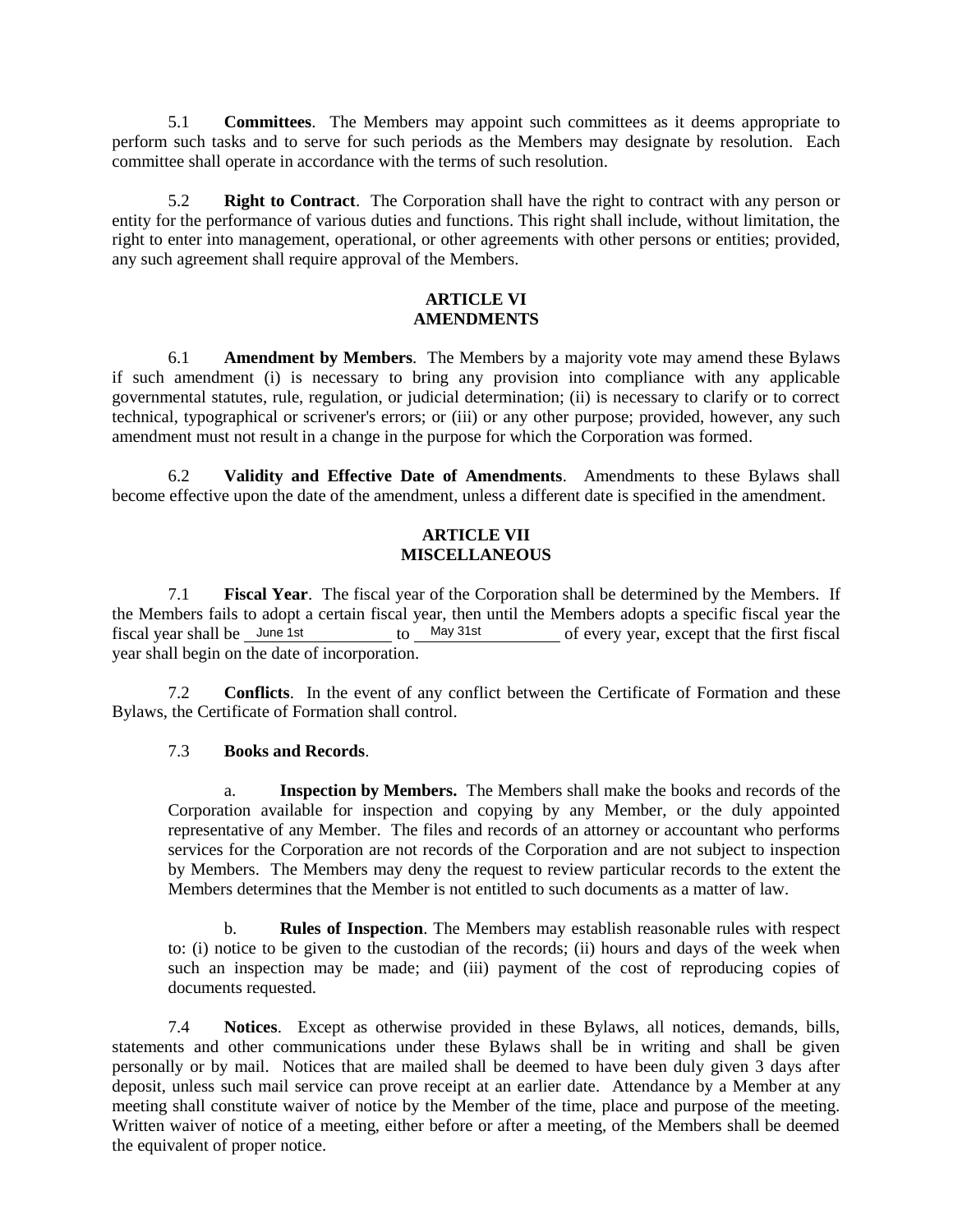### **ARTICLE VIII INDEMNIFICATION OF MEMBERS AND OFFICERS**

The Corporation shall indemnify (which indemnification shall include, without limitation, advancing reasonable expenses) any person who is or was a Member or officer of the Corporation and may indemnify (which indemnification may include without limitation, advancing reasonable expenses) any person who is or was an employee, or agent of the Corporation (or any person who is or was serving at the request of the Corporation as a Member, officer, employee, or agent of another corporation, partnership, joint venture, trust, or other enterprise) to the fullest extent required or permitted by applicable law. In addition, the Corporation shall have the power to indemnify (which indemnification shall include, without limitation, advancing reasonable expenses) to the fullest extent permitted by law such other persons as the Members may determine from time to time. The Corporation shall have the power to purchase and maintain at its expense insurance on behalf of such persons to the fullest extent permitted by applicable law, whether or not the Corporation would have the power to indemnify such person under the foregoing provisions. Any amendment to this Article VIII shall be prospective and shall not reduce or eliminate the right of any person to indemnification hereunder with respect to any act or failure to act occurring on or prior to the date of any such amendment.

## **ARTICLE IX CONFLICTS OF INTEREST POLICY**

9.1. **Purpose.** The purpose of the conflicts of interest policy is to protect the Corporation's interest when it is contemplating entering into a transaction or arrangement that might benefit the private interest of an officer or Member of the Corporation. This policy is intended to supplement but not replace any applicable state laws governing conflicts of interest applicable to nonprofit and charitable corporations.

### 9.2. **Definitions.**

a. Interested Person. Any Member, principal officer, or member of a committee with Memberdelegated powers that has a direct or indirect financial interest, as defined below, is an interested person.

b. Financial Interest. A person has a financial interest if the person has, directly or indirectly, through business, investment or family–

- 1. an ownership or investment interest in any entity with which the Corporation has a transaction or arrangement, or
- 2. a compensation arrangement with the Corporation or with any entity or individual with which the Corporation has a transaction or arrangement, or
- 3. a potential ownership or investment interest in, or compensation arrangement with, any entity or individual with which the Corporation is negotiating a transaction or arrangement.

Compensation includes direct and indirect remuneration as well as gifts or favors that are substantial in nature. A financial interest is not necessarily a conflict of interest. A person who has a financial interest may have a conflict of interest only if the appropriate Member or committee decides that a conflict of interest exists.

#### 9.3**. Procedures**.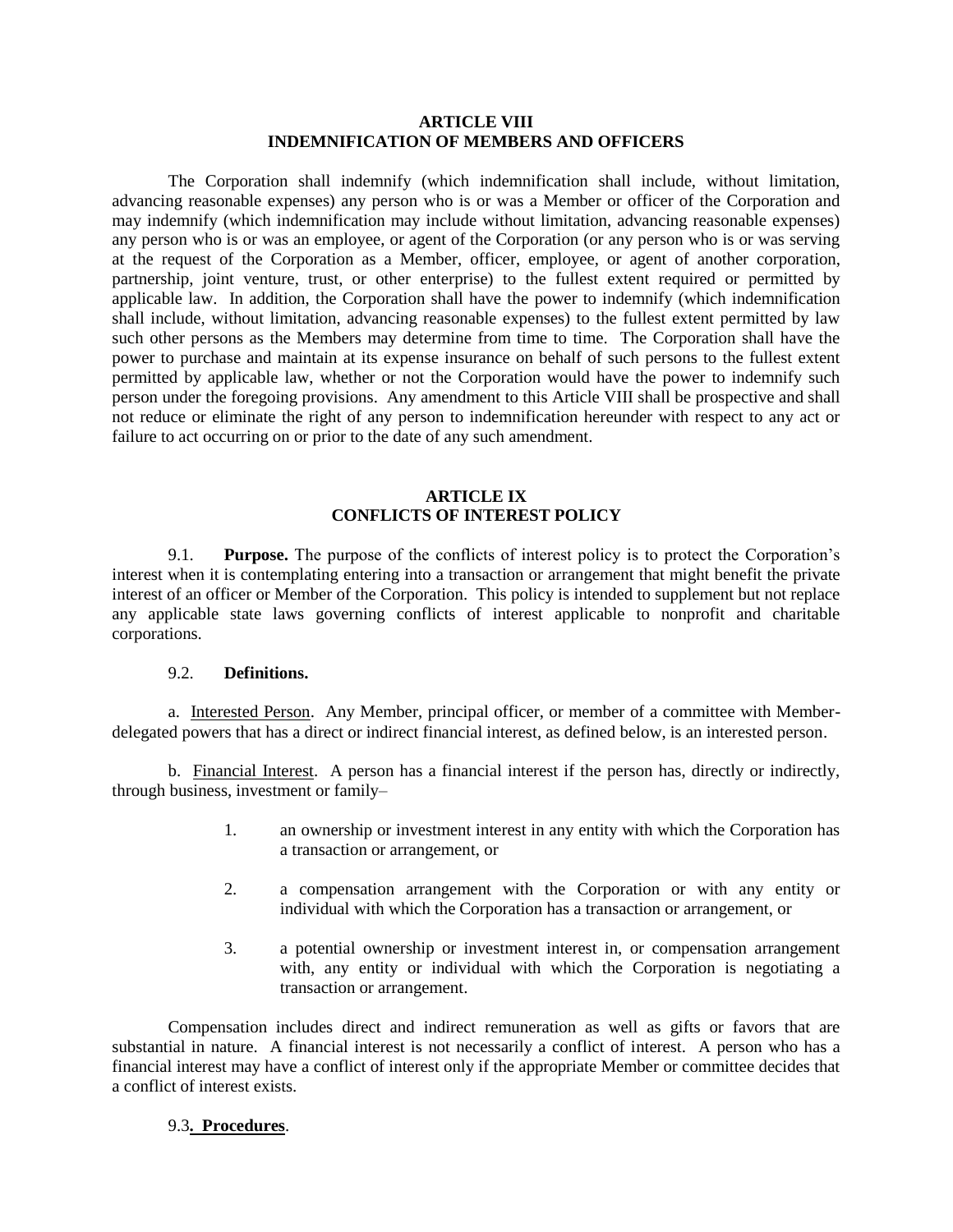a. Duty to Disclose. In connection with any actual or possible conflicts of interest, an interested person must disclose the existence of his or her financial interest and must be given the opportunity to disclose all material facts to the Members and members of committees with Member-delegated powers considering the proposed transaction or arrangement.

b. Determining Whether a Conflict of Interest Exists. After disclosure of the financial interest and all material facts, and after any discussion with the interested person, he/she shall leave the Members or committee meeting while the determination of a conflict of interest is discussed and voted upon. The remaining Members or committee members shall decide if a conflict of interest exists.

# c. Procedures for Addressing the Conflict of Interest.

- 1. An interested person may make a presentation at the Members or committee meeting, but after such presentation, he/she shall leave the meeting during the discussion of, and the vote on, the transaction or arrangement that results in the conflict of interest.
- 2. The Members or committee shall, if appropriate, appoint a disinterested person or committee to investigate alternatives to the proposed transaction or arrangement.
- 3. After exercising due diligence, the Members or committee shall determine whether the Corporation can obtain a more advantageous transaction or arrangement with reasonable efforts from a person or entity that would not give rise to a conflict or interest.
- 4. If a more advantageous transaction or arrangement is not reasonably attainable under circumstances that would not give rise to a conflict of interest, the board or committee shall determine by a majority vote of the disinterested directors whether the transaction or arrangement is in the Corporation's best interest and for its own benefit and whether the transaction is fair and reasonable to the Corporation and shall make its decision as to whether to enter into the transaction or arrangement in conformity with such determination.
- d. Violations of the Conflicts of Interest Policy.
	- 1. If the Members or committee has reasonable cause to believe that a member has failed to disclose actual or possible conflicts of interest, it shall inform the member of the basis for such belief and afford the member an opportunity to explain the alleged failure to disclose.
	- 2. If, after hearing the response of the member and making such further investigation as may be warranted in the circumstances, the board or committee determines that the member has in fact failed to disclose an actual or possible conflict of interest, it shall take appropriate disciplinary and corrective action.

9.4. **Records of Proceedings**. The minutes of the Members and all committees with Memberdelegated powers shall contain--

a. the names of the persons who disclosed or otherwise were found to have a financial interest in connection with an actual or possible conflict of interest, the nature of the financial interest, any action taken to determine whether a conflict of interest was present, and the Members' or committee's decision as to whether a conflict of interest in fact existed.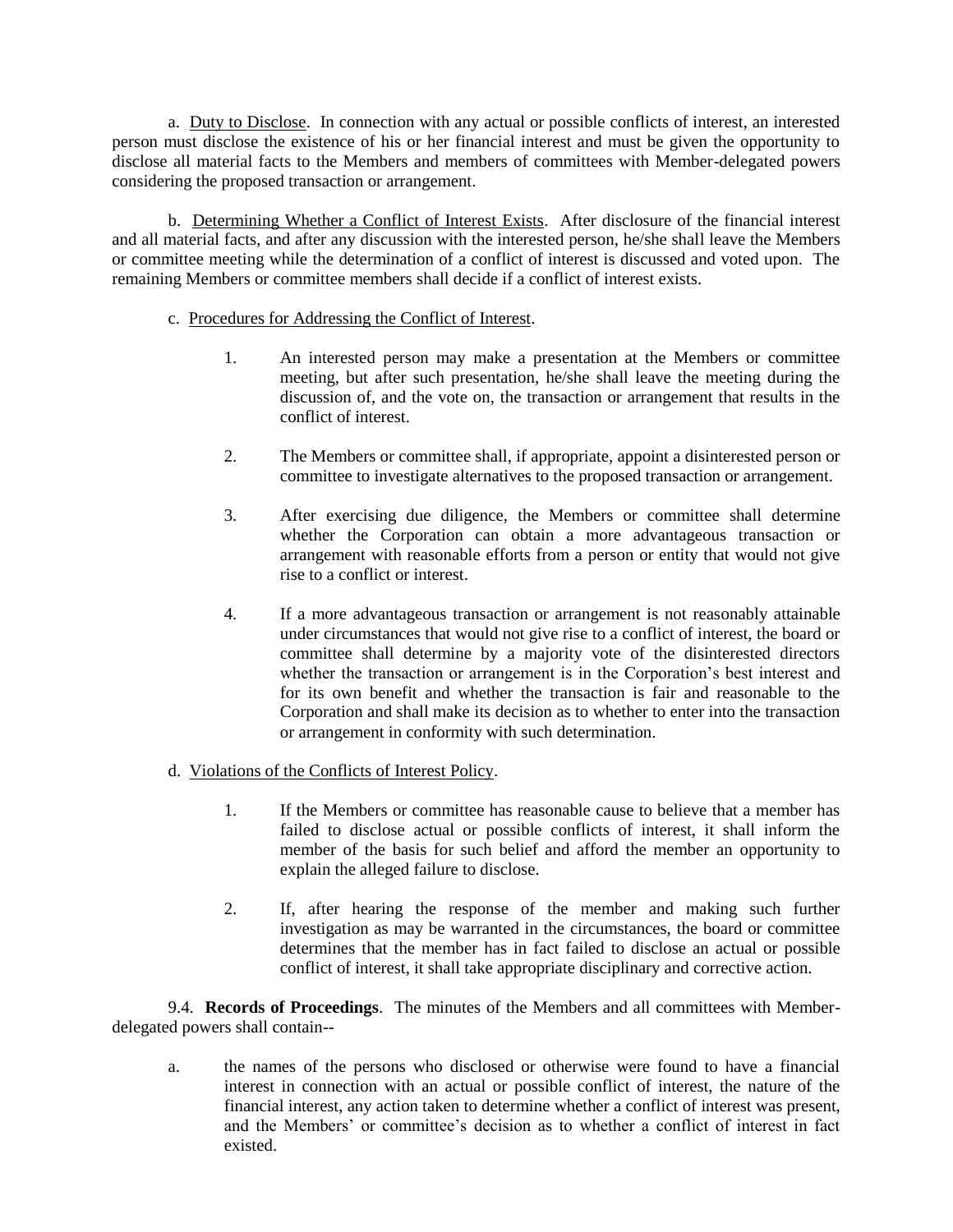b. the names of the persons who were present for discussions and votes relating to the transaction or arrangement, the content of the discussion, including any alternatives to the proposed transaction or arrangement, and a record of any votes taken in connection therewith.

### 9.5. **Compensation Committees**.

- a. A voting Member who receives compensation, directly or indirectly, from the Corporation for services is precluded from voting on matters pertaining to that member's compensation.
- b. A voting member of any committee whose jurisdiction includes compensation matters and who receives compensation, directly or indirectly, from the Corporation for services is precluded from voting on matters pertaining to that member's compensation.

9.6. **Annual Statements**. Each Member, principal officer and member of a committee with Member-delegated powers shall annually sign a statement that affirms that such person-

- a. has received a copy of the conflicts of interest policy,
- b. has read and understands the policy,
- c. has agreed to comply with the policy, and
- d. understands that the Corporation is a charitable organization and that in order to maintain its federal tax exemption it must engage primarily in activities that accomplish one or more of its tax-exempt purposes.

9.7. **Periodic Reviews**. To ensure that the Corporation operates in a manner consistent with its charitable purposes and that it does not engage in activities that could jeopardize its status as an organization exempt from federal income tax, periodic reviews shall be conducted.

9.8. **Use of Outside Experts**. In conducting the periodic reviews provided for in Section 7, the Corporation may, but need not, use outside advisors. If outside experts are used, their use shall not relieve the board of its responsibility for ensuring that periodic reviews are conducted.

#### **ARTICLE X DISSOLUTION**

10.1. **Application and Distribution of Property Upon Winding Up.** After all liabilities and obligations of the Corporation in the process of winding up are paid, satisfied, and discharged in accordance with Section 11.053 of the Texas Non-Profit Corporation Act (the "Act"), the property of the Corporation shall be applied and distributed as follows:

(1) property held by the Corporation on a condition requiring return, transfer, or conveyance because of the winding up or termination shall be returned, transferred, or conveyed in accordance with that requirement; and